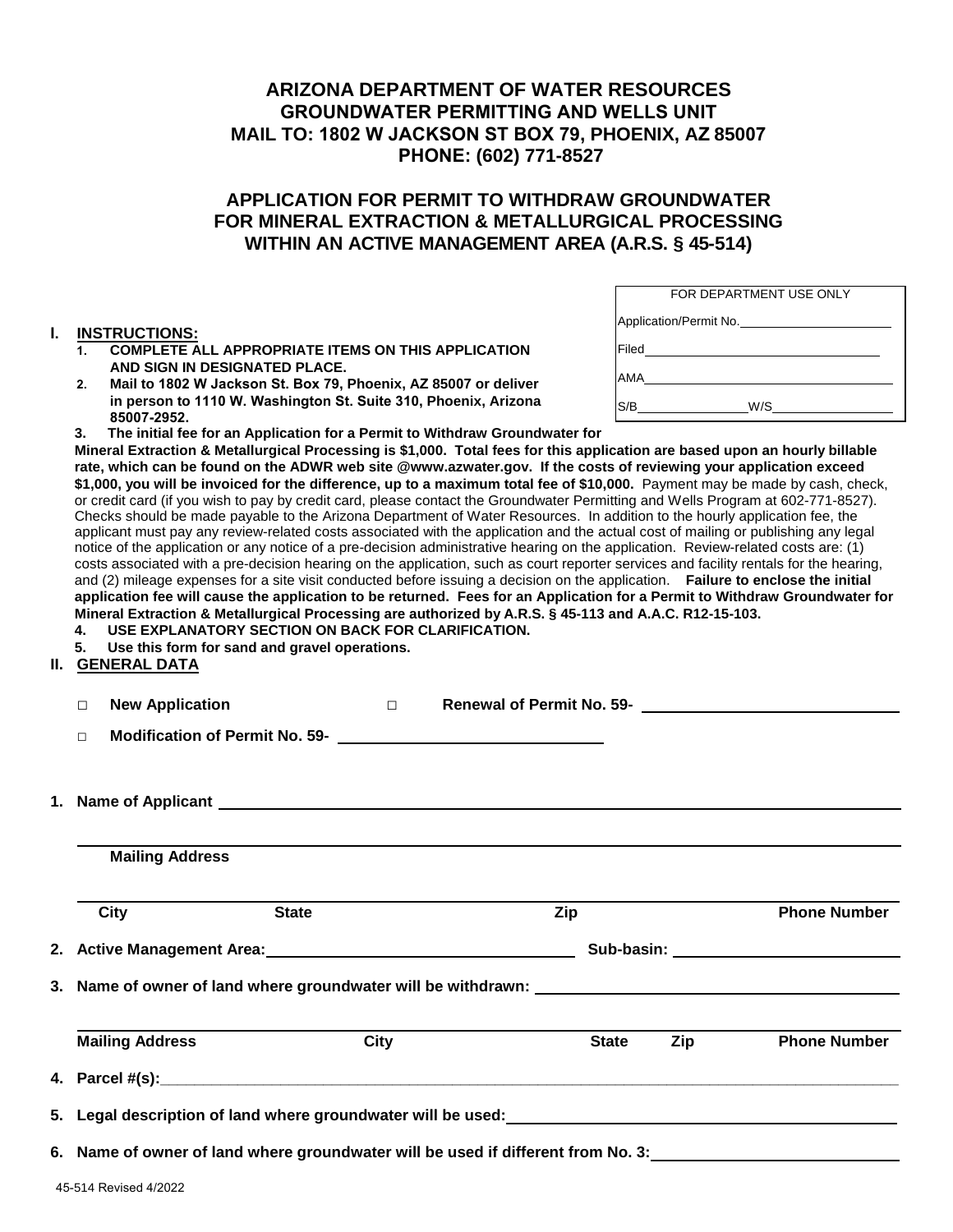|     | <b>Mailing address</b>                                                                                                                                                                                                                                                            | <b>City</b> |       | <b>State</b>              | Zip | <b>Phone Number</b>                            |  |
|-----|-----------------------------------------------------------------------------------------------------------------------------------------------------------------------------------------------------------------------------------------------------------------------------------|-------------|-------|---------------------------|-----|------------------------------------------------|--|
| 7.  |                                                                                                                                                                                                                                                                                   |             |       |                           |     |                                                |  |
|     | 8. Total annual volume of groundwater for which this application is being made: acreated acreated per year                                                                                                                                                                        |             |       |                           |     |                                                |  |
|     | 9. Are uncommitted municipal and industrial CAP water, other surface water, or effluent of adequate quality<br>available at the point where the operator's wellhead or distribution system would otherwise be? ________ If<br>so, state the cost of each type of water available. |             |       |                           |     |                                                |  |
|     | 10. Has applicant previously been granted a dewatering permit?<br>10. Has applicant previously been granted a dewatering permit?<br>10. Has applicant previously been granted a dewatering permit?                                                                                |             |       |                           |     |                                                |  |
|     | groundwater available to the applicant under the terms of the permit?<br>Fermit #:                                                                                                                                                                                                |             |       |                           |     |                                                |  |
|     | 11. Identify any type 2 non-irrigation rights owned or controlled by the applicant:                                                                                                                                                                                               |             |       |                           |     |                                                |  |
| 12. | Groundwater to be withdrawn by means of:<br>A. Wells already in existence:                                                                                                                                                                                                        |             |       |                           |     |                                                |  |
|     | <b>Registration Number</b>                                                                                                                                                                                                                                                        | Location    | Depth | <b>Diameter of Casing</b> |     | <b>Casing Material</b>                         |  |
|     | $55 \qquad \qquad$                                                                                                                                                                                                                                                                |             |       |                           |     |                                                |  |
|     |                                                                                                                                                                                                                                                                                   |             |       |                           |     | <u> The Communication of the Communication</u> |  |
|     |                                                                                                                                                                                                                                                                                   |             |       |                           |     |                                                |  |
|     | B. New wells: Complete and attach Well Construction Supplement, DWR Form 55-90, for each new well.                                                                                                                                                                                |             |       |                           |     |                                                |  |
|     |                                                                                                                                                                                                                                                                                   |             |       |                           |     |                                                |  |
|     |                                                                                                                                                                                                                                                                                   |             |       |                           |     |                                                |  |
|     |                                                                                                                                                                                                                                                                                   |             |       |                           |     |                                                |  |
|     |                                                                                                                                                                                                                                                                                   |             |       |                           |     |                                                |  |
|     |                                                                                                                                                                                                                                                                                   |             |       |                           |     |                                                |  |
|     |                                                                                                                                                                                                                                                                                   |             |       |                           |     |                                                |  |
|     | It is understood that the Permit, if granted, will be issued in accordance with the Groundwater Code, Title 45,<br>Chapter 2. The permittee will be bound by the provisions of such law and the provisions of the Permit issued.                                                  |             |       |                           |     |                                                |  |
|     | I (we), (print name) (and the same of the set of the set of the set of the set of the set of the set of the set of the set of the set of the set of the set of the set of the set of the set of the set of the set of the set                                                     |             |       |                           |     |                                                |  |
|     | application is true and correct to the best of my/our knowledge and belief.                                                                                                                                                                                                       |             |       |                           |     |                                                |  |
|     | Signature of Applicant(s) Signature of Applicant (s)                                                                                                                                                                                                                              |             |       |                           |     | Date                                           |  |
|     |                                                                                                                                                                                                                                                                                   |             |       |                           |     | Date <u>example</u>                            |  |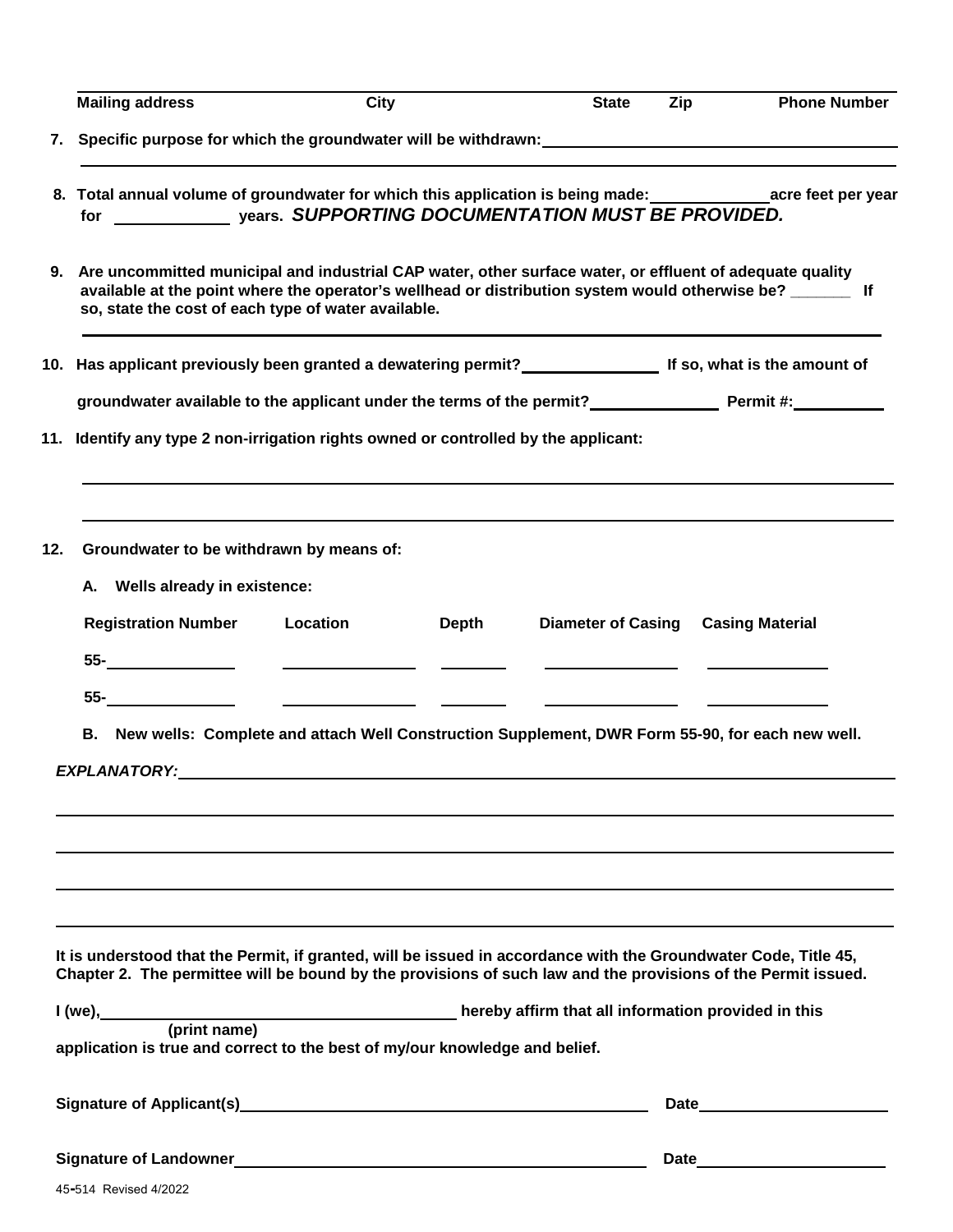Mineral Extraction and Metallurgical Processing Water Use Supplemental Information Form Sand and Gravel/Concrete Products Forms

This form should be completed and submitted along with an application for groundwater withdrawal permit filed pursuant to A.R.S. § 45-514 (Mineral Extraction and Metallurgical Processing Permit).

- I. Production Related Information
	- A. Plant name and location: \_\_\_\_\_\_\_\_\_\_\_\_\_\_\_\_\_\_\_\_\_\_\_\_\_\_\_\_ (Please fill out one form \_\_\_\_\_\_\_\_\_\_\_\_\_\_\_\_\_\_\_\_\_\_\_\_\_\_\_\_ per plant.)

 $\frac{1}{2}$  ,  $\frac{1}{2}$  ,  $\frac{1}{2}$  ,  $\frac{1}{2}$  ,  $\frac{1}{2}$  ,  $\frac{1}{2}$  ,  $\frac{1}{2}$  ,  $\frac{1}{2}$  ,  $\frac{1}{2}$  ,  $\frac{1}{2}$  ,  $\frac{1}{2}$  ,  $\frac{1}{2}$  ,  $\frac{1}{2}$  ,  $\frac{1}{2}$  ,  $\frac{1}{2}$  ,  $\frac{1}{2}$  ,  $\frac{1}{2}$  ,  $\frac{1}{2}$  ,  $\frac{1$ 

B. Please list any Certificate of Grandfathered Groundwater Right numbers and Groundwater Withdrawal Permits currently held. Indicate the allotment with each groundwater right.

Groundwater Right/Withdrawal Permit Number Associated Allotment

\_\_\_\_\_\_\_\_\_\_\_\_\_\_\_\_\_\_\_\_\_\_\_\_\_\_\_\_\_\_\_\_\_\_\_\_\_\_ \_\_\_\_\_\_\_\_\_\_\_\_\_\_\_\_\_\_ \_\_\_\_\_\_\_\_\_\_\_\_\_\_\_\_\_\_\_\_\_\_\_\_\_\_\_\_\_\_\_\_\_\_\_\_\_\_ \_\_\_\_\_\_\_\_\_\_\_\_\_\_\_\_\_\_

C. Which of the following products does your firm produce? (Check as appropriate)

| Sand and gravel         |  |
|-------------------------|--|
| Redi mix concrete       |  |
| Asphalt                 |  |
| <b>Block</b>            |  |
| <b>Brick</b>            |  |
| <b>Precast Concrete</b> |  |
| <b>Portland Cement</b>  |  |
| Other (specify)         |  |

## II. Water Use Information

- A. 1. Are your wells metered for water flow?
	- 2. Is electricity metered at each well?
	- 3. Is electricity metered for the wells in aggregate? \_\_\_\_\_
	- 4. Are the wells equipped with hour meters?
	- 5. Well information:

| Well<br>Registration# | Well<br>Location | Uses | Land Owner of<br>Parcel Well is on | <b>Pump Capacity</b><br>(GPM) |
|-----------------------|------------------|------|------------------------------------|-------------------------------|
|                       |                  |      |                                    |                               |
|                       |                  |      |                                    |                               |
|                       |                  |      |                                    |                               |
|                       |                  |      |                                    |                               |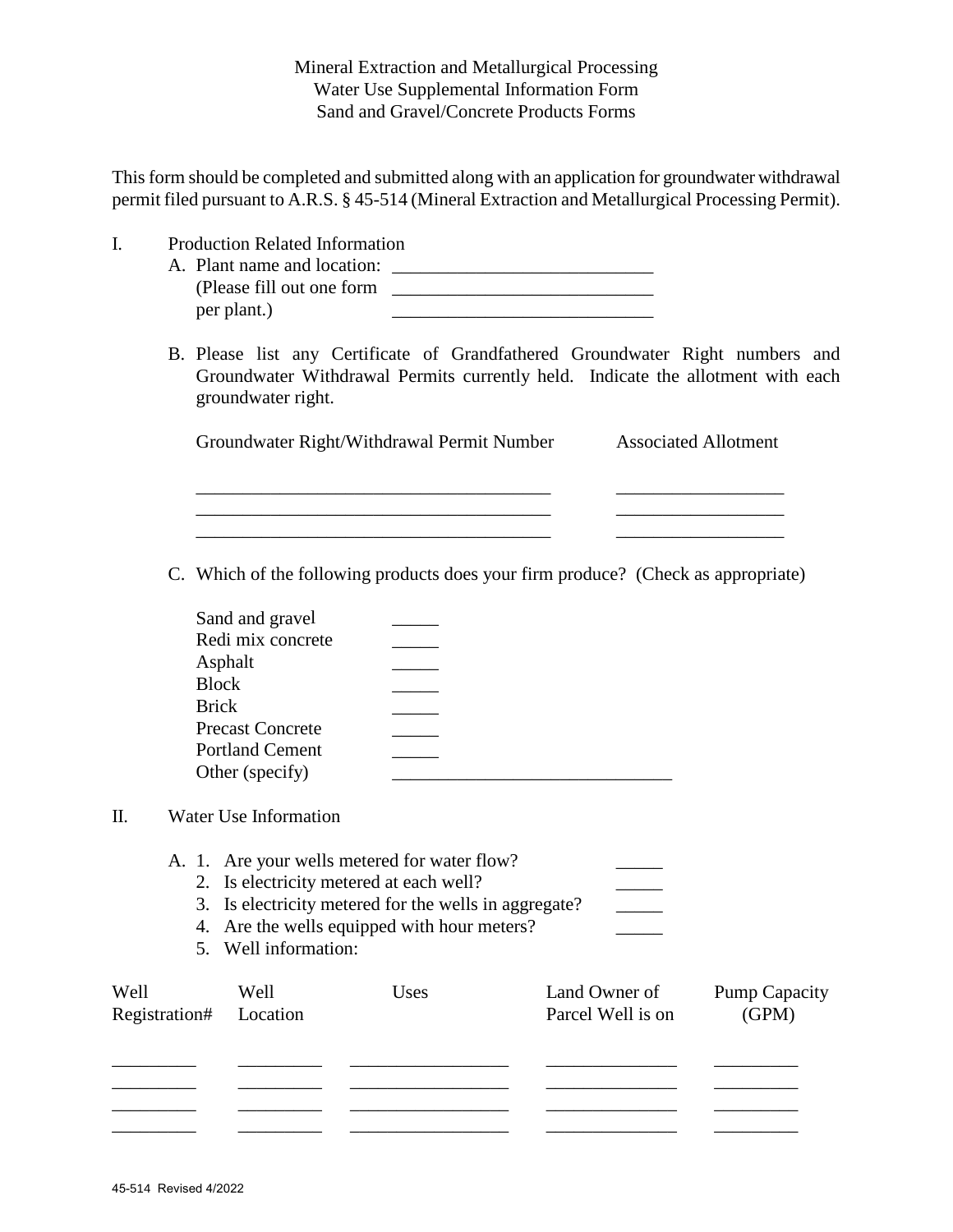- 6. What is your projected water use per year? \_\_\_\_\_\_\_\_\_\_\_\_\_\_\_\_\_\_\_\_\_\_\_\_\_\_\_\_\_\_\_\_\_\_\_
- 7. Water recycled per day in gallons: \_\_\_\_\_\_\_\_\_ gallons.
- 8. Days worked in year indicated above: \_\_\_\_\_\_\_ days.
- 9. Average hours worked per day in year indicated above: \_\_\_\_\_\_\_ hours.

Complete information requested, where applicable, based on the projected water use above.

10. Washing of Sand and Gravel

| Gallons per<br>minute required               | x 60                     | Average hours<br>worked                    | Days<br>worked                                                                                                                                                                                                                                                                                                              | Total water<br>used per                               |
|----------------------------------------------|--------------------------|--------------------------------------------|-----------------------------------------------------------------------------------------------------------------------------------------------------------------------------------------------------------------------------------------------------------------------------------------------------------------------------|-------------------------------------------------------|
| by material<br>washers                       | Min/Hr                   | per day                                    | per year<br>washing                                                                                                                                                                                                                                                                                                         | year S&G<br>washing                                   |
|                                              | x 60<br>$\mathbf{X}$     |                                            | $\mathbf X$                                                                                                                                                                                                                                                                                                                 | $=$                                                   |
| 11. Redi Mix Concrete                        |                          |                                            |                                                                                                                                                                                                                                                                                                                             |                                                       |
| Gallons required<br>per cubic yard x         |                          | Cubic yards produced<br>in year            | $=$                                                                                                                                                                                                                                                                                                                         | Total water used<br>per year Redi mix                 |
| 12. Truck Washing                            |                          |                                            |                                                                                                                                                                                                                                                                                                                             |                                                       |
| Gallons required<br>per truck for wash       |                          | Average number of<br>trucks used per day   | Days worked<br>per year<br>$X$ and $X$ and $X$ and $X$ and $X$ and $X$ and $X$ and $X$ and $X$ and $X$ and $X$ and $X$ and $X$ and $X$ and $X$ and $X$ and $X$ and $X$ and $X$ and $X$ and $X$ and $X$ and $X$ and $X$ and $X$ and $X$ and $X$ and $X$ a                                                                    | <b>Total Water</b><br>used per year<br>truck wash     |
| 13. Asphaltic Concrete Pollution Control     |                          |                                            |                                                                                                                                                                                                                                                                                                                             |                                                       |
| GPM required<br>by system<br>(make up water) | x 60<br>Min/Hr<br>x 60 x | Hours used<br>per day                      | Days worked<br>per year<br>$\mathbf{X}$ and $\mathbf{X}$ and $\mathbf{X}$ and $\mathbf{X}$ and $\mathbf{X}$ and $\mathbf{X}$ and $\mathbf{X}$ and $\mathbf{X}$ and $\mathbf{X}$ and $\mathbf{X}$ and $\mathbf{X}$ and $\mathbf{X}$ and $\mathbf{X}$ and $\mathbf{X}$ and $\mathbf{X}$ and $\mathbf{X}$ and $\mathbf{X}$ and | Total water<br>used per<br>year, pollution<br>control |
| 14. Dust Control                             |                          |                                            |                                                                                                                                                                                                                                                                                                                             |                                                       |
| Gallon capacity<br>of water truck            | per day<br>X             | Number of loads<br>$\overline{\mathbf{X}}$ | Days worked<br>per year                                                                                                                                                                                                                                                                                                     | Total water<br>used per year,<br>dust control         |
|                                              |                          |                                            |                                                                                                                                                                                                                                                                                                                             |                                                       |

\_\_\_\_\_\_\_\_\_\_\_\_\_\_\_\_\_\_\_\_\_\_\_\_\_\_\_\_\_\_\_\_\_\_\_\_\_\_\_\_\_\_\_\_\_\_\_\_\_\_\_\_\_\_\_\_\_\_\_\_\_\_\_\_\_\_\_\_\_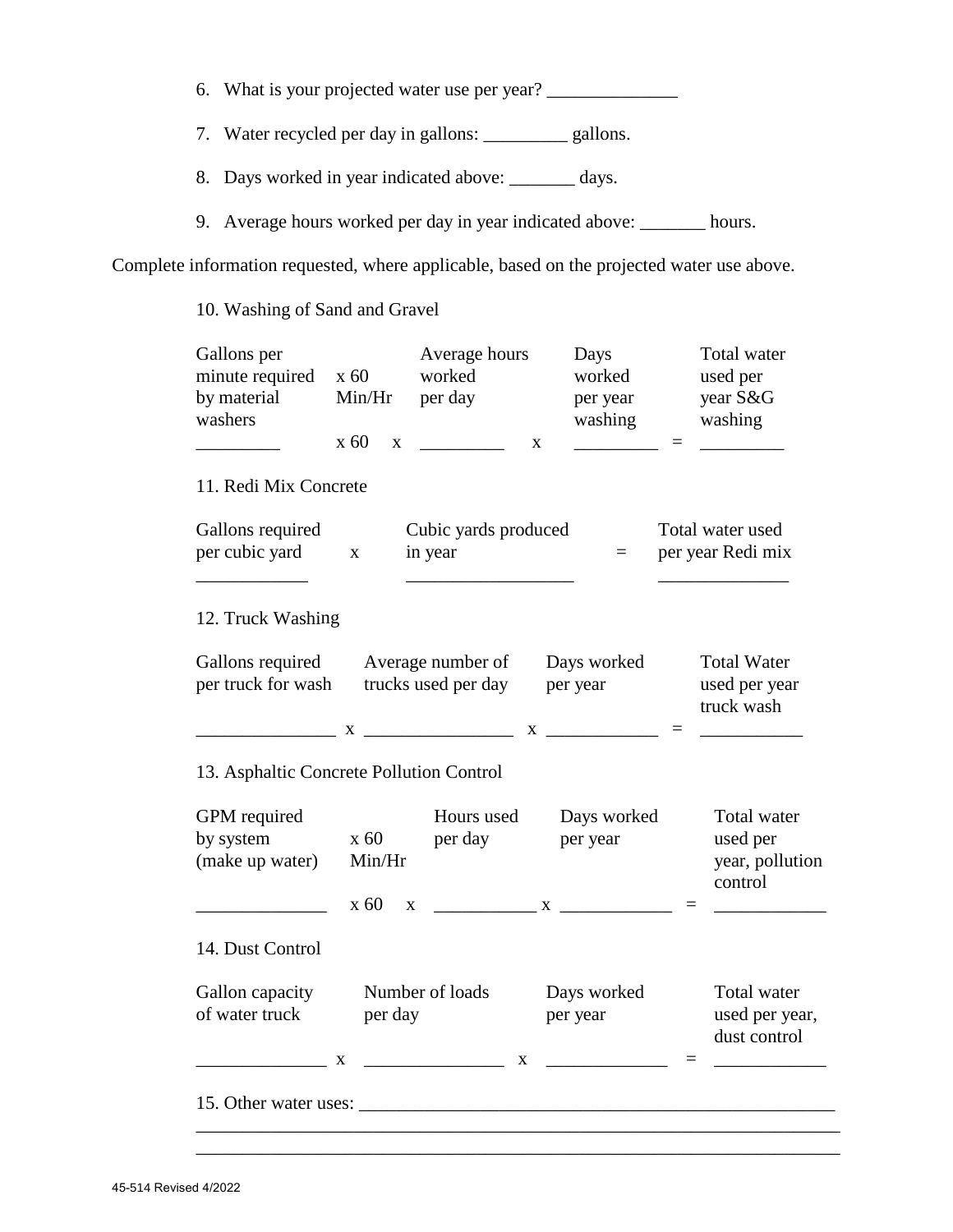# 16. Summary

|                                        | Total water<br>used per year<br>S&G wash          | Total water<br>used per year<br>Redi mix                | Total water<br>used per<br>year truck<br>wash<br>$+$ ______________ | <b>Total Water</b><br>used per year<br>pollution<br>control | Total water<br>used per year<br>dust control |  |
|----------------------------------------|---------------------------------------------------|---------------------------------------------------------|---------------------------------------------------------------------|-------------------------------------------------------------|----------------------------------------------|--|
| $^{+}$                                 | Total water<br>used per<br>year for<br>other uses | all activities<br>per year                              | Total water used                                                    |                                                             |                                              |  |
|                                        | 17. Recycled Water                                |                                                         |                                                                     |                                                             |                                              |  |
|                                        | per day                                           | Water recycled<br>X                                     | Days per<br>year used<br>$\equiv$                                   |                                                             | Total water<br>recycled per year             |  |
| Total water<br>used all                |                                                   | 18. Withdrawal Permit Amount<br>Total water<br>recycled | Total allotments<br>of other held                                   | amount requested                                            | Total withdrawal permit                      |  |
| activities<br>per year                 |                                                   | per year                                                | rights/permits                                                      |                                                             |                                              |  |
| <b>Water Conservation Information:</b> |                                                   |                                                         |                                                                     |                                                             |                                              |  |
|                                        |                                                   |                                                         |                                                                     |                                                             |                                              |  |
|                                        |                                                   |                                                         | Is dredging used for pond maintenance? How often is dredging done?  |                                                             |                                              |  |
|                                        |                                                   |                                                         |                                                                     |                                                             |                                              |  |
|                                        |                                                   | Is any wash water reused?                               |                                                                     |                                                             |                                              |  |
|                                        |                                                   |                                                         |                                                                     |                                                             |                                              |  |